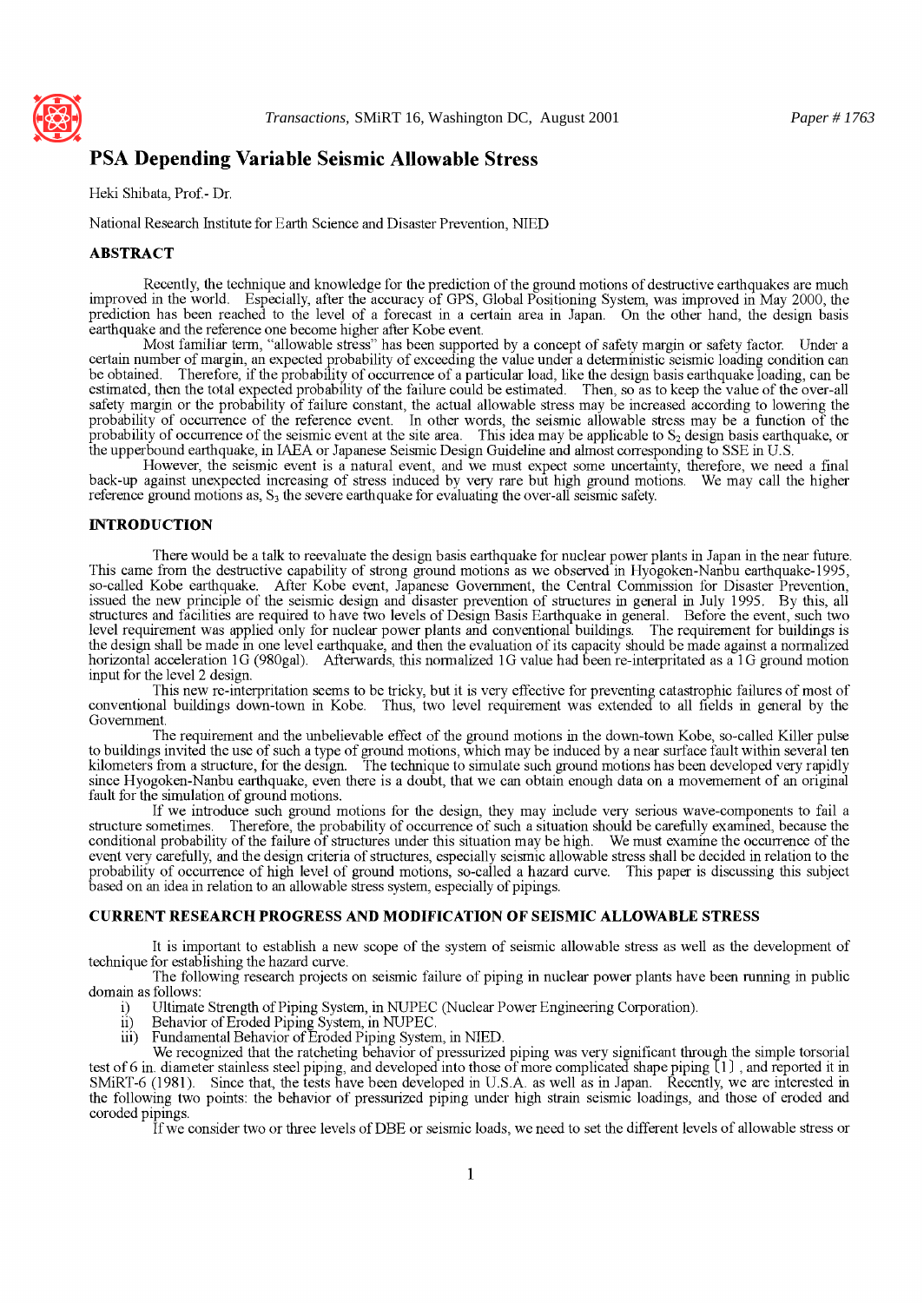limit. The various levels of testings on piping elements and systems have been carried out to fit the multi-level design basis earthquakes, MDBE. Some years ago, there was a discussion, whether or not we could eliminated the concept of OBE in U.S. Approximately 25 years ago, we discussed on the necessity of seismic analysis on the stress in  $S_1$ U.S. Approximately 25 years ago, we discussed on the necessity of seismic analysis on the stress in  $S_1$  level for the piping design in Japan. The conclusion was that these should be done. At that time, the allowable str The conclusion was that these should be done. At that time, the allowable stress for  $S_1$  level were in elastic limit, and those for \$2 level were in elasto-plastic level, but the way of computation should be in pseudo-elastic way. Those were based on Section III, ASME PV&P Code primarily, but these were some difference to the operational condition of the previous E.C., or Level C of ASME or Level III of MITI Notification #501 in Japan in details. It took twenty years to establish the details of the system of these allowable stresses approximately, and it finally was published as JEA Guideline, JEAG 4601-1984  $(2)$ . By the way, this 1984 version of JEAG-4601 is a supplimented to the main body  $(3)$  of JEAG 4601, that is, 4601-1987.

Because there was another significant event, the authors have been tried to reconsider the previous approach, that is, the establishment of the concept of "severe accident". And it has been discussing how to revise the "Guideline for Licensing a Nuclear Power Plant against Earthquake [4] ", which was issued in 1981 and we haven't reached to the conclusion yet. However, the author feels that some concepts of  $S_8$  or  $S_3$ , which are named as "severe destructive earthquake", may be necessary.

Of course, the concept of  $S_2$  has been employed since the almost beginning of seismic design of nuclear power plants in 1960's. And it was defined the "limit" or "upper bound" earthquake in the 1981 guideline. Immediately after the Kobe event, the adequacy of the guideline was examined  $(5)$  by the committee under the Nuclear Safety Commission, and their report said that it was adequate in general, but some results by a simulation on ground motions by the current method exceeded to the design spectrum in some, higher, frequency region.

The method to simulate the ground motions {6J has been very much improved since 1995 as mentioned. Empirical-pseudo Green function method is one of typical one. By using such a technique, the ground motions become more like to the ground motions of Kobe earthquake's one, for example, KOB, so called "Killer Pulse Earthquake". Several commercial computer codes are available now.

The design of equipment and piping systems has been employing the plasto-elastic design, the plant condition C or III, even under  $S_2$  earthquake condition against the ground motions obtained by the method designated by the attached explanation to the "Licensing Criteria" issued in 1981. This criteria of allowable stress is based on the pseudo-elastic design as known as ASME section III. However, primarily, the plant condition may be "D" under \$2 earthquake condition. Recently computer programs have been much developed, and non-linear analysis can be made for the business of design levels. Of course, the fundamental behaviors of materials must be known well for each analyses. The reason of recent testings on piping systems is to obtain the knowledge enough to apply such design practice to actual plants.

#### **SAFETY EVALUATION AND HAZARD CURVE OF GROUND MOTIONs, A CONCEPT OF SEVERE EARTHQUAKE**

For the modification of the 1981 version of the "Licensing Criteria", an idea of introducing the probabilistic evaluation of nuclear seismic safety of nuclear power plants is discussed. For this we need to establish a seismic hazard curve at site. And then we assume a fragility curve of buildings, equipment and piping systems. It was discussed how to establish the fragility curve of equipment by various researchers including the author, but it is really difficult to establish that of a piping system. The failure mechanism and its probability were discussed on a simple element of piping. The author once tried to simulate the failure process of a piping system in 1986 with Tanimizu. And recent twenty years, various failure tests were done in US and Japan as described in Section 2. Even there are unsolved problems for evaluating the probability of failure of piping systems as discussed later, the failure process seems to be almost clear. We test one specimen on a shaking table for an electric or mechanical component. In this case, by assuming the mean value  $f_m$  of its failure as 0.5 of the probability. Then, by assuming also for the shape of its fragility curve and  $\beta_u$  [7] as a Weibull distribution, with its " $\alpha$ " corresponding to " $\beta_{\mu}$ " for PSA could be decided. It was discussed at the OECD/NEA Workshop in Tokyo in 1999. We need to discuss the detailed method how to establish their fragility curve more, not by one point data as in most of cases. However we need to evaluate the mean value of the failure of equipment as well as pipings anyway.

Back to a hazard curve, the author discussed his idea in some occasions. According to the practice in Japan, we consider two levels of Design Basis Earthquakes. Then the third one may be added. This new earthquake motions might be nominated as  $S_8$  or  $S_3$  as the author described in previous papers, and the concept is as shown in Fig. 3. There might be more variation, but we don't want to discuss it in details.

The fundamental definition on the magnitude and location is clear and deterministic. However, the earthquake, which has the same magnitude at the same focal point, that is, a particular capable fault may induce different ground motions at different times at the site as Fig. 3. That is, the mean value of the above-mentioned ground motions should be a function of its magnitude and focal distance. However this  $S_2$  may fluctuate, and some upper fluctuated value might be  $S_8$  or  $S_3$ . Our intention is to evaluate the failure probability against a certain level of such an earthquake or to evaluate its margin, instead of to evaluate it along a hazard curve. The new practice is as follows. To keep this value, that is, the failure probability constant, we must design a piping system by using a variable allowable stress. Of course, we design it against  $S_2$ earthquake by using another allowable stress system which is defined in JEAG4601-1984  $(2)$  in Japan as described, and the same type procedure has been using in US. In this circumstance, if we evaluate the fragility curve simply on piping systems, which was designed by a conventional method based on our current criteria, there is a possibility to obtain the scattered failure probability. A new design method and criteria may be brought to us, so as to obtain a uniform failure probability. The control of the failure probability of piping systems against  $S_8$  or  $\overline{S}_3$  as well as that of equipment is significant to get the stable result of the final structure failure, or structured margin (SM) in the sense, which has been used since 1980's SSMRP. This is different from that of SMA in Japan [8]. It is significant that some new procedure is to obtain the stable value of the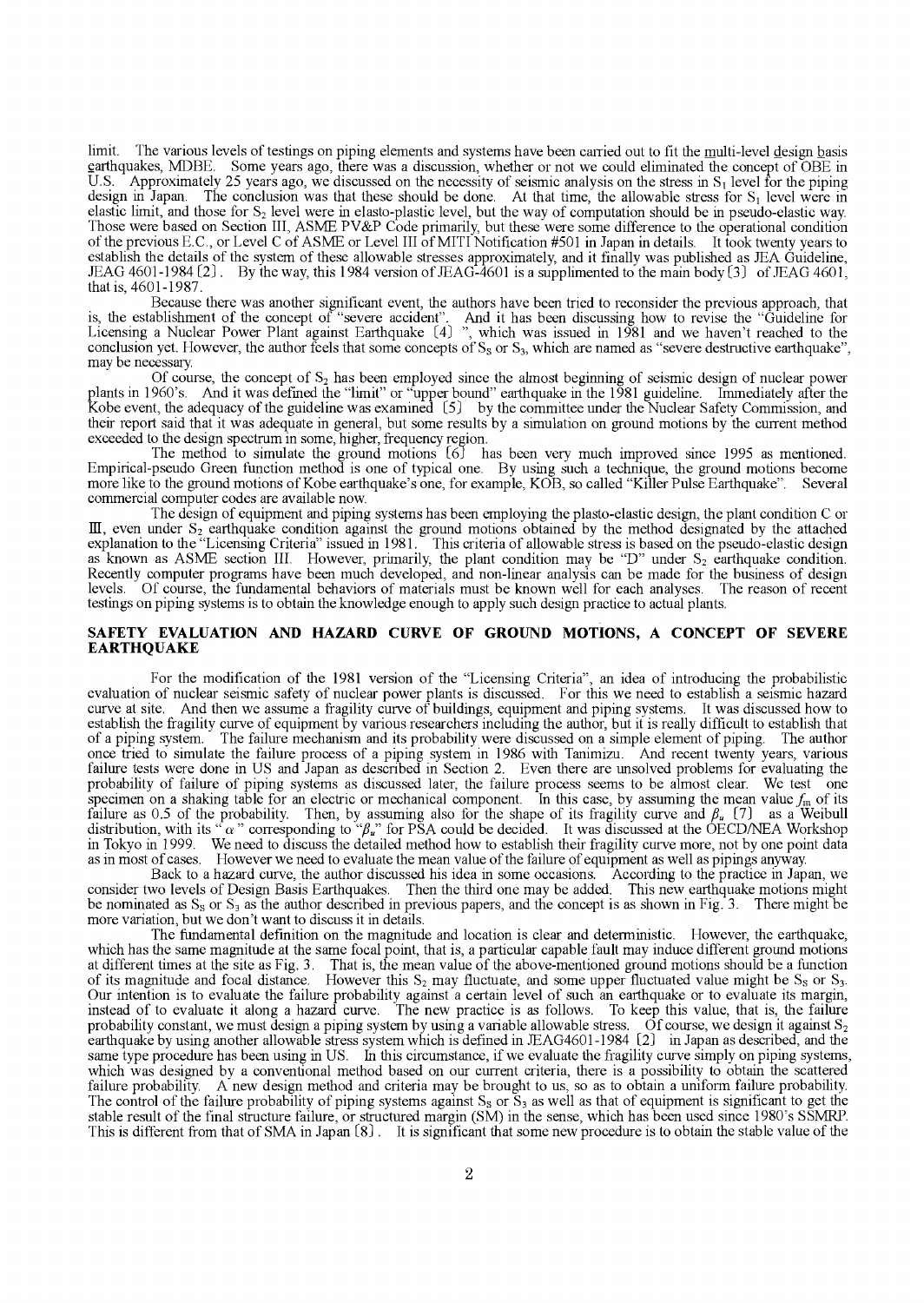probability of failure against input motions in the sense of over-all probability of failure including that of ground motions. It is necessary to design the system in this sense, that is, the design against  $S_8$  or  $S_3$ , not only simple probability evaluation. These might be the discussion that it is very awkward to introduce the third design step in general. But the author thinks that it is necessary to avoid a redesign of these systems by the reason of poor result of their seismic probabilistic evaluation based on a hazard curve. Also, if we employ the S-PSA procedure to evaluate the seismic safety of NPP, we need to calculate CDF values at several points on a hazard curve. By using the concept of  $S_8$  or  $S_3$ , we evaluate the seismic safety at one reference points. We are considering to introduce the evaluation of their seismic safety in parallel to their design procedure (in Fig. 4). This might be helpful to design it to eliminate unnecessary repeating. In the following chapter, these subjects will be discussed. Also, it should be mentioned that the seismic probabilistic assessment of structures and facilities is not necessary to go to CDF as well as SMA, which is only for structural matters. On the other hand, that of a containment is out-of Level 1 PSA, but not much difference to other structures. Actually we need to discuss what situation is a seismic failure of a piping. The author will discuss it in another occasion.

#### **CONCEPT OF PROBABILISTIC BASE SEISMIC ALLOWABLE STRESS AND SEISMIC FAILURE PROBABILITY**

Regarding to Seismic PSA, we have not much discussed on the probability of a piping failure induced by the seismic event. A seismic failure of significant piping systems is not related to the core damage directly, but it is very significant to initiate to core damage conditions.

Here we assume that a piping failure would be induced by an earthquake.  $p(A_i|E)$ : conditional probability of occurrence of incident i of piping failure induced by an earthquake  $E$ , where  $p(E)$ : probability of occurrence of an earthquake E.

Then

$$
\text{CDF}_p \propto \sum_i p(A_i \mid E) p(E) \tag{1}
$$

should be constant, that is, the core damage frequency caused by piping failures  $CDF<sub>p</sub>$  induced by a particular earthquake should be constant as well as possible under the same conditions of other related systems. This is the target of a piping design, discussed here.

Then, we assume that  $p(A_i | E)$  is decided by the relation of the induced seismic stress by the earthquake E to allowable stress. Also, this relation must be developed into the usage factor  $U_a$ , design value, and  $U_a$ : allowable usage factor for the plant condition VI or D against  $S_2$ . The allowable usage factor should be decided by the testings as well as the - analytical approach. The damage of piping supports including building parts may add additional reasons of piping failure, but we do not consider it here. Of course, we must consider such a problem as the subject of S-PSA on piping failure.

Our target is to keep the  $CDF<sub>p</sub>$  constant under the assumption of other conditions are unchanged, that is, the probability of occurrence of seismic induced piping failure should be constant by taking account of the rate of occurrence of DBE, such as  $S_2$  or  $S_3$ . Therefore, if we can assume the probability of occurrence of these DBE for the design or evaluating, the allowable stress or limit of pipings could be higher than before, based on the knowledge obtained by testings as well as those estimated by the assumption and analysis. This concept may be extended into equipment, but it is not discussed here.

#### **PRACTICAL APPROACH TO PROBABILISTIC BASE SEISMIC ALLOWABLE STRESS**

A piping system is continuous, and usually we analyze it at evaluation points along the line. For a practical pipe line such as a recirculation system of BWR, we select more than 100 points (in Fig.5), and compute their stresses based on the code. In parallel, we calculate more dense distribution of stress to get the detailed stresses by usind a FEM code in some cases. The highest point of the stress in a system is only one or two usually, and also comes f The highest point of the stress in a system is only one or two usually, and also comes from the stress index near by tees or elbows according to the design code. The value of stress, which is in a primary stress or a secondary stress, is usually different from the actual value obtained by FEM, but we expect that the highest real stress would be induced near by such an area designated by the design code. Therefore, the author considers on the code-based calculated stress in the following discussion.

Based on the previous study  $(9)$ , which was done approximately twenty years ago, the most of piping failure would be induced by an over-stress of the primary one based on  $S<sub>r</sub>$ , but we expect its actual failure might be based on the combination of ratcheting and fatigue and some tests proved it. Their behavior can be simulated by a law, so called Asada's law; combined plastic ratcheting and fatigue limit law, like the S-N Fatigue criteria, as described in the reference [1], and this concept has been developed.

As an practical assumption, the usage factor based on this extended S-N curve considering the failure mode above is enough to express the actual failure, almost all elements of piping systems such as elbow, tees and valves. This expanding usage factor approach to degraded piping system may be also possible if we have data on a degraded material in the form of an S-N curve obtained by testing or estimating under a degrading state. NUPEC and NIED have been working for that since 2000 under a guidance of Shiratori, Professor of Yokohama Nat'l. Univ.. Subjects of degrading of piping system are discussed in the view-point of the change of vibration characteristics in previous researches. Actual examples of failures of pipings in the plant are mainly come from thinning by erosion and thermal fatigue mainly, and these phenomena can be expressed by the usage factor on a plasto-elastic base S-N curve.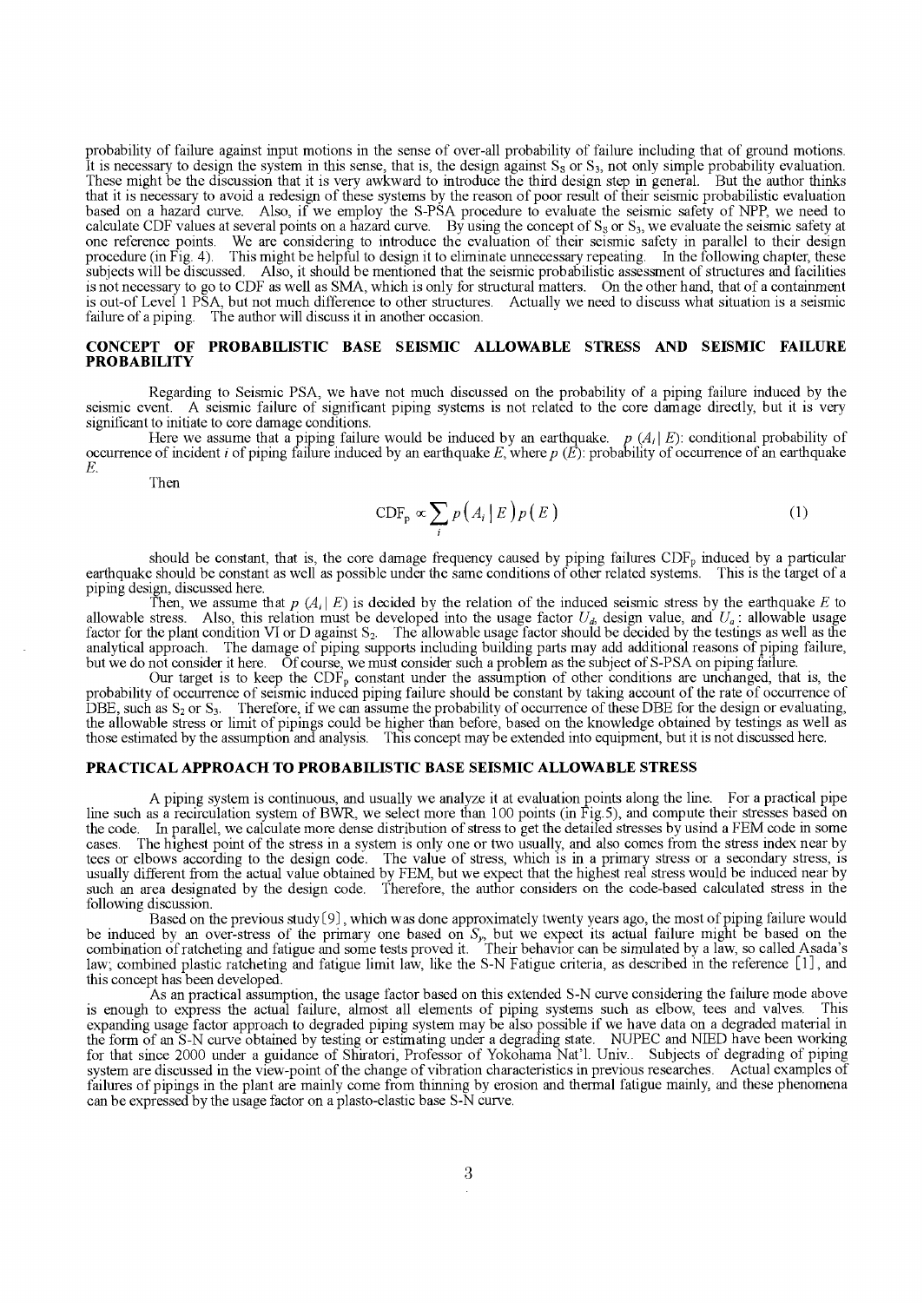#### **FRAGILITY CURVE AND USAGE FACTOR**

Usually, the fragility curve is drawn as a function of input-acceleration as *P (acc.),* but we can define it as a function of the usage factor  $P(U)$ . The safety factor or margin in frequency, defined by ASME Section III, is said to be 20, and it does not establish a factor for this combined plasto-elastic law. If we consider the ratcheting effect, the author's group found that the safety factor can be evaluated as  $6 \sim 8$  as reported some years ago (Fig. 6)[1]. In this case, it is a problem how to select the safety factor, or margin compare to the original concept in ASME.

We have some data, obtained by testings,  $U_f$  the usage factor to reach to 1 means along crack or double-ended brake. There are several stages for the criteria of nominal failure state of pipings.

- i) elastic limit: 0.2 % strain  $\rightarrow$  usage factor analysis, if over this limit.
- ii) plasto-elastic limit in Plant Condition D/VI:  $1\%$  strain, and iii) catastrophic limit in Severe Condition: 5% strain.

catastrophic limit in Severe Condition: 5% strain.

In the conditions; i) and ii),  $U_d$  should be less than 1, and near to 1 in the condition iii). This value should be decided based on the distribution of testing values. It has been not definite, which is practically better either the safety factor should be 20 as the ordinary fatigue or that it should be around 8, as near to the practical case where the ratcheting effect would be not evaluated.

For the Seismic PSA on piping systems, the fragility curve expressed by a usage factor should be employed. It is not exactly known how the uncertainty of the curve would be. According to the author's experience, the geometry of a piping would be changed, for example, its diameter increases  $5 \sim 10$  %, then many small cracks in lateral would cause for torsional loads, and some of them will become a leading crack by cyclic loads, then it would penetrate and cause penetrated crack and reach to a double-ended rapture within several load cycles.

There is an uncertainty, but the phenomenon is rather stable and we can expect a definite result by the testing. However, in a case of double weak points system like Z shape piping system with two elbows, both critical parts are interfering to another through the distribution of moments, and it is difficult to predict which crack may fail at first. This is not significant as a practice of S-PSA, but as a safety design, for example, where we set an isolation value, we need to decide the weakest point through the system sometimes.

#### **CONSEQUENCE ANALYSIS AND STRUCTURAL ANALYSIS OF PIPING SYSTEMS IN S-PSA**

To avoid a vital accident of the total system, it is important to analyze the effect of a failure of a particular part of the piping system to the total safety of the plant. The detailed layout as a system, for example, how to isolate their sections to avoid the large LOCA of the whole system. This has been not discussed well, but, if we employ the higher level allowable stress, we need to consider that the distribution of weaker sections in relation to their calculated stresses, and the safety layout of a piping configuration, especially, layout of valves, especially, check valves might be a significant part of the piping design. And it is necessary to keep the seismic margin uniform as well as possible through the system. For this purpose, we can extent the concept discussed here to a variable allowable stress.

#### **CONCLUDING REMARKS**

The last part of this paper, the significance of layout design in relation to the safety of the function of piping systems. To revising the allowable stress or allowable strain of piping system upto plasto-elastic region, we must consider the consequence induced by the revised DBE.

Also it should be mentioned that this evaluation should be done under the assumed conditions, fatigue effect, ratcheting effect and degraded, of life-through, such as 5, 10, 25, 40, and 60 year, for example, even the author does not discuss in details in this paper.

#### **ACKNOWLEDGEMENT**

This paper is based on knowledges obtained by various meetings and testings. his great appreciation to many friends including Professor F. Hara and Professor Y. Asada. The author would like to express

#### **REFERENCES**

- 1. Hara, F. & Shibata, H. "Ratcheting Fatigue in Full-Scale Piping Elements, *Trans. of SMiRT-6,* Div. K, K15/3 (Aug. 1982).
- 2. Japan Electric Assoc. "Technical Guidelines for Seismic Design of Nucl. Power. Plant", JEAG-4601-1984 (1984) in japanese.
- 3. Japan Electric Assoc. "Technical Guidelines for Seismic Design of Nucl. Power. Plant", JEAG-4601-1987 (1987) in Japanese and

Park, Y. J. and Hofmayer, C. H. *translated* "Technical Guidelines for Aseismic Design of Nuclear Power Plants", NUREG/CR-6241, BNL-NUREG-52422 (1994), 922pp.

- 4. Nucl. Safety Comm. "Seismic Design Guideline for Licencing of Nucl. Power Plants" (1981), in japanese.
- 5. Adohoc Comm., N.S.C. "Evaluation on FSeismic Design Guide for N.P.P.-1981 J based on the Fact of Hyogoken Nanbu earthquake- 1995" (Sept. 1995), in japanese.
- 6. Irikura, K. "Strong Ground Motion Estimation from Earthquake Caused by Active Fault" *Proc. of OECD/NEA Workshop*, BNL, Upton, N.Y., Nov. 1999, NEA/CSNI/R(2000)<sup>2</sup> (Jan, 2001) p.23.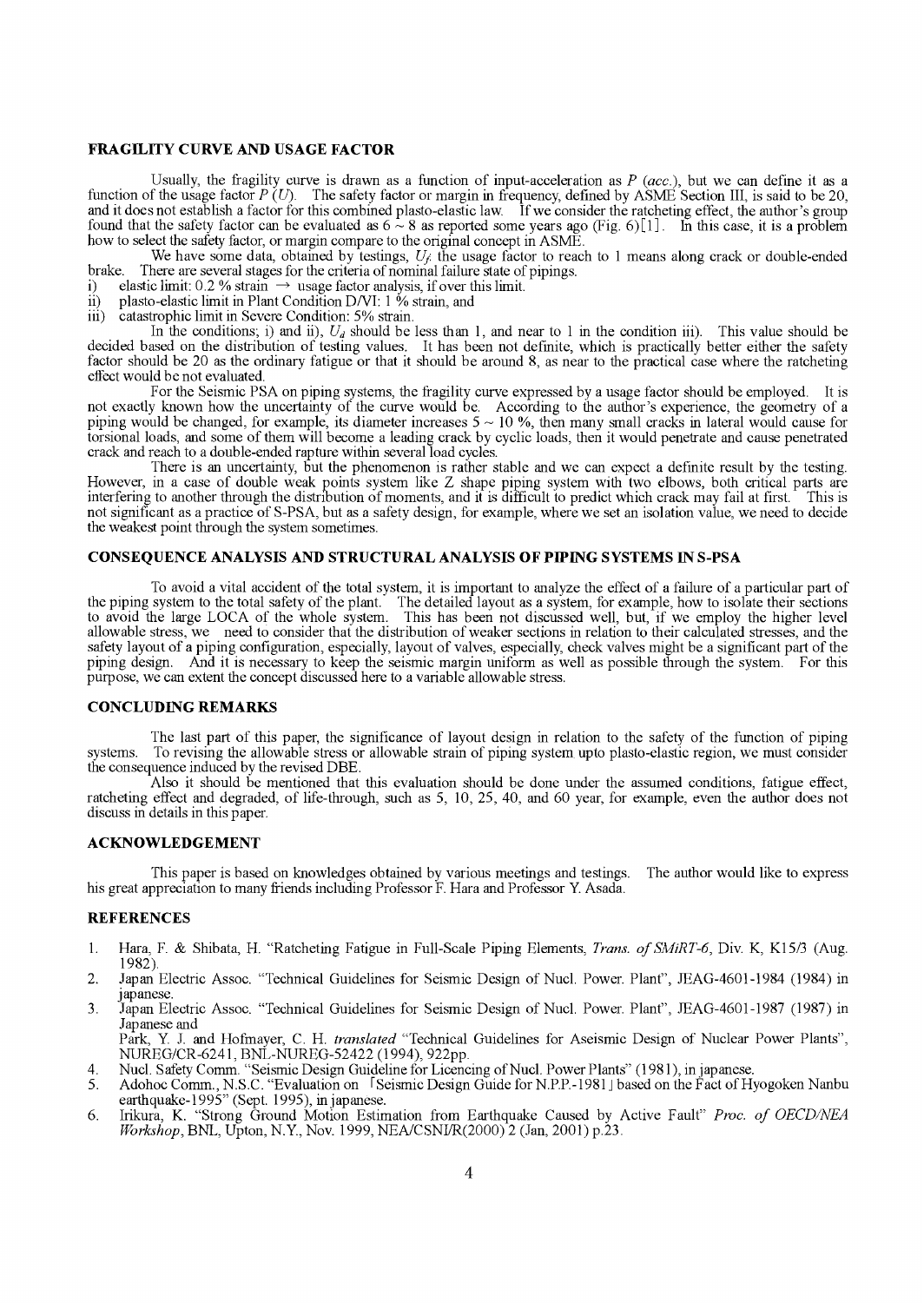- 7. Shibata, H. & Asada, H. "Generation of Fragility Curve of Components by Using Shaking Table" *Proc. of OECD/NEA Workshop,* JAERI, Tokyo, Aug. 1999, NEAJCSNI/R(99) 28 (Nov. 2000) p.299.
- 8. Shibata, H. "On a Method of Evaluation of Anti-Earthquake Design Code of Industrial Facilities" *Proc. of 7 World Conf. on Earthq. Eng 'g.,* Istanbul, 4/613, (Sept. 1980) p.613.
- 9. Tanimizu, K. "A Trial of Simulation on Failure of a Piping System", *Master's Thesis,* University of Tokyo (Mar. 1986)







### **Sequence of Failures of Office; Kobe Branch, Nippon Broad Casting Corp., NHK; Reading out from Video Image**

Short Dicsriptions of Images Obtained by Digital Memory Device for 10 second-ahead recording Video



Fig. 2 Ground Motions of Hyogoken-Nanbu earthquake And Significant Moments to Failure of Structures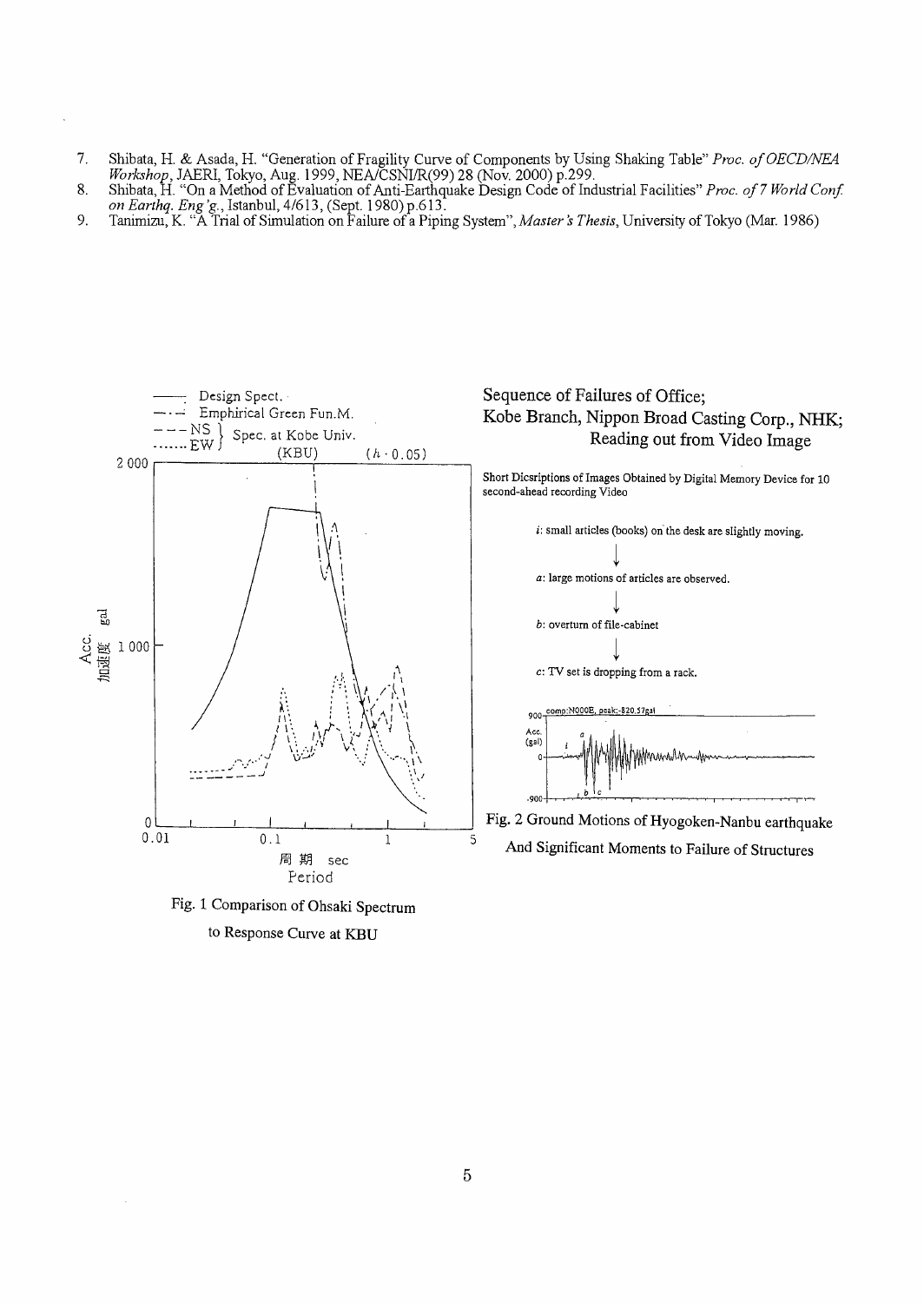

Fig. 3 Concept of Hazard Rate and DBEs

# **Design and Safety Evaluation for Licencing Nuclear Facility**



Fig. 4 Flow of Licensing by Design Practice & Safety Evaluation